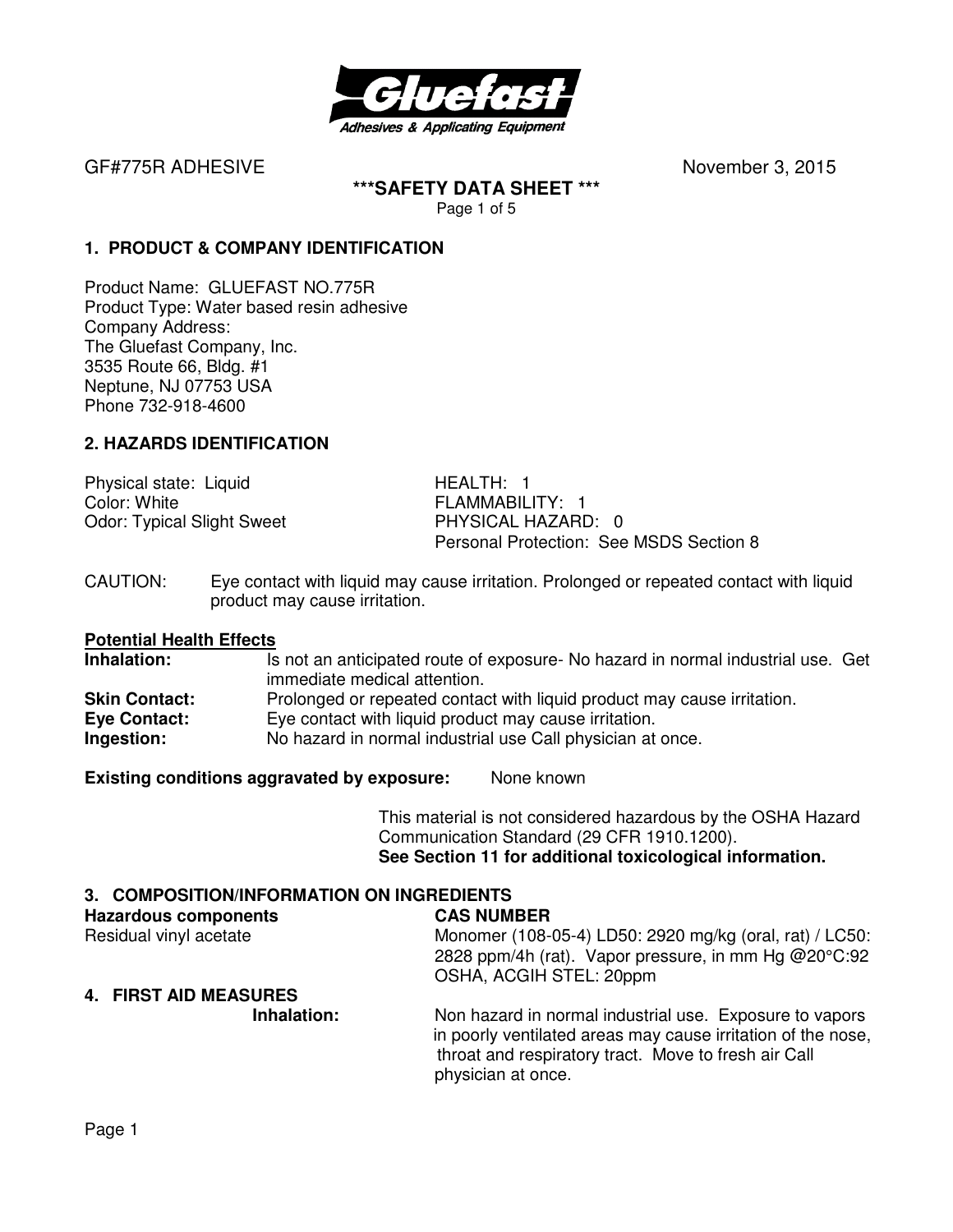

#### GF#775R ADHESIVE **BELACE ASSESSED ASSESSED ASSAULT November 3, 2015**

#### **\*\*\*SAFETY DATA SHEET \*\*\***

Page 2 of 5

| <b>Skin contact:</b>     | Prolonged or repeated contact with liquid may cause irritation. Wash<br>affected area with soap and water. Launder contaminated clothing before<br>reuse.                                                   |
|--------------------------|-------------------------------------------------------------------------------------------------------------------------------------------------------------------------------------------------------------|
| Eye contact:             | Flush immediately with water for 15 minutes. Consult a physician if irritation<br>persists.                                                                                                                 |
| Ingestion:               | Not an anticipated route of exposure. Small amounts are not anticipated to<br>be harmful. Do not induce vomiting. Get immediate medical attention.<br>Never give anything by mouth to an unconscious person |
| 5 FIRE FIGHTING MEASURES |                                                                                                                                                                                                             |

| Flash point:                               | Not applicable                                                                                                                                                       |
|--------------------------------------------|----------------------------------------------------------------------------------------------------------------------------------------------------------------------|
| Auto ignition temperature:                 | Unknown                                                                                                                                                              |
| <b>Flammable/Explosive limits - lower:</b> | Not applicable                                                                                                                                                       |
| Flammable/Explosive limits - upper:        | Not applicable                                                                                                                                                       |
| <b>Extinguishing media:</b>                | CO2: Dry chemical; Foam                                                                                                                                              |
| Special firefighting procedures:           | Not applicable                                                                                                                                                       |
| Unusual fire or explosion hazards:         | Not applicable                                                                                                                                                       |
| <b>Hazardous combustion products:</b>      | Carbon monoxide, carbon dioxide                                                                                                                                      |
| 6. ACCIDENTAL RELEASE MEASURES             |                                                                                                                                                                      |
|                                            | Dike if necessary, contain spill with inert absorbent<br>and transfer to containers for disposal. Keep spilled<br>product out of sewers, watersheds or water systems |
| <b>Environmental precautions:</b>          | Do not allow material to contaminate ground water                                                                                                                    |

system. No special environmental precautions required.

**Clean-up methods: Spills should be taken up with suitable absorbent and** 

**7. HANDLING AND STORAGE** 

**Handling: Handling: Compared Area.** Avoid breathing **Handling** vapors. Rotate stock using oldest material first. **Storage: 40-100 F. Shelf life is 3 months. KEEP FROM** FREEZING.

placed in containers. Spill area can be washed with water; collect wash water for approved disposal. Do not flush to storm sewer or waterway. Contact state or town municipalities for proper disposal instructions.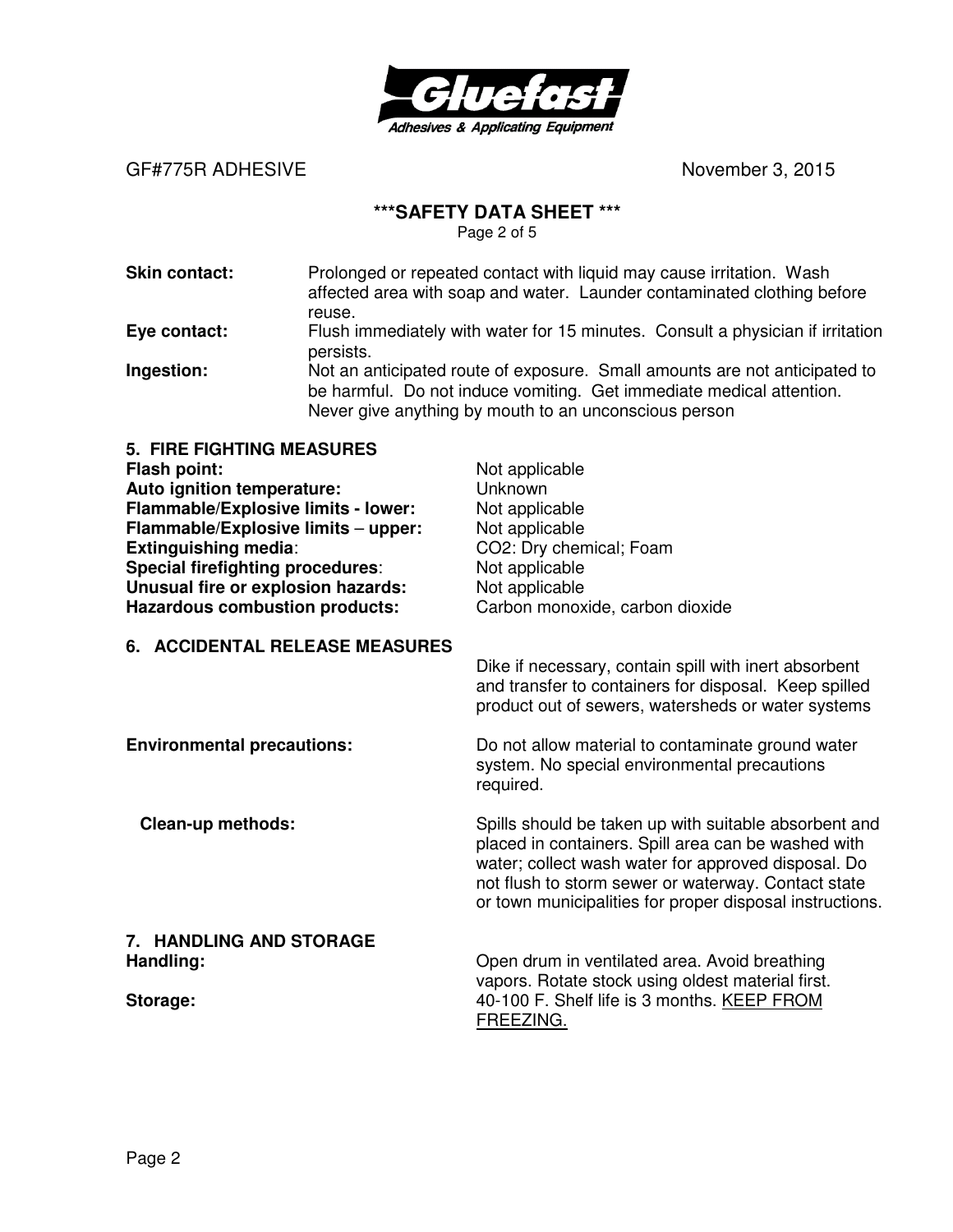

GF#775R ADHESIVE **BUSINE CONTACT ACCOUNT ACCOUNT ACCOUNT ACCOUNT ACCOUNT ACCOUNT ACCOUNT ACCOUNT ACCOUNT ACCOUNT ACCOUNT ACCOUNT ACCOUNT ACCOUNT ACCOUNT ACCOUNT ACCOUNT ACCOUNT ACCOUNT ACCOUNT ACCOUNT ACCOUNT ACCOUNT ACC** 

## **\*\*\*SAFETY DATA SHEET \*\*\***

Page 3 of 5

#### **8. EXPOSURE CONTROLS/PERSONAL PROTECTION**

**Employers should complete an assessment of all workplaces to determine the need for, and selection of, proper exposure controls and protective equipment for each task performed.** 

| <b>Hazardous components</b>    | <b>ACGIH TLV</b>                                                                                                                                                                                                                                                                                                     | <b>OSHA PEL</b>                          | <b>AIHA WEEL</b>                                                                                                                                            | <b>OTHER</b> |
|--------------------------------|----------------------------------------------------------------------------------------------------------------------------------------------------------------------------------------------------------------------------------------------------------------------------------------------------------------------|------------------------------------------|-------------------------------------------------------------------------------------------------------------------------------------------------------------|--------------|
| None                           | None                                                                                                                                                                                                                                                                                                                 | None                                     | None                                                                                                                                                        | None         |
| <b>Engineering controls:</b>   | contamination.                                                                                                                                                                                                                                                                                                       |                                          | General room ventilation is usually adequate. Local<br>exhaust ventilation is recommended when general<br>ventilation is not sufficient to control airborne |              |
| <b>Respiratory protection:</b> | No personal respiratory protective equipment normally<br>required. Where the potential exists for exposure to<br>decomposition products due to heating or elevated<br>temperatures, wear NIOSH approved respiratory<br>protection as appropriate. Observe OSHA regulations for<br>respiratory use (29 CFR 1910.134). |                                          |                                                                                                                                                             |              |
| <b>Eyeface protection:</b>     |                                                                                                                                                                                                                                                                                                                      | splashing or spraying of product exists. | Safety goggles or safety glasses with side shields. Full<br>face protection should be used if the potential for                                             |              |
| <b>Skin protection:</b>        | protective clothing.                                                                                                                                                                                                                                                                                                 |                                          | Use impermeable gloves and protective clothing as<br>necessary to prevent skin contact. Wear suitable                                                       |              |

| 9. PHYSICAL AND CHEMICAL PROPERTIES        |                                  |  |
|--------------------------------------------|----------------------------------|--|
| <b>Physical state:</b>                     | Liquid                           |  |
| Color:                                     | White                            |  |
| Odor:                                      | <b>Typical Slight Sweet odor</b> |  |
| <b>Odor threshold:</b>                     | Not available                    |  |
| Ph:                                        | 7.0                              |  |
| <b>Vapor Pressure:</b>                     | 17.5 $(20 c)$                    |  |
| <b>Boiling Point/range:</b>                | $>212$ F                         |  |
| <b>Freezing Point/range:</b>               | <32 F                            |  |
| Specific gravity:                          | 1.010                            |  |
| Vapor density:                             | 0.62                             |  |
| <b>Flash Point:</b>                        | Not applicable                   |  |
| <b>Flammable/Explosive limits - lower:</b> | Not applicable                   |  |
| Flammable/Explosive limits - upper:        | Not applicable                   |  |
| <b>Autoignition temperature:</b>           | Unkown                           |  |
| <b>Evaporation rate:</b>                   | 1 (Water)                        |  |
| <b>Solubility in water:</b>                | Miscible                         |  |
| Partition coefficient (n-octanol/water)    | Not applicable                   |  |
| <b>VOC content:</b>                        | $<$ 5G/1                         |  |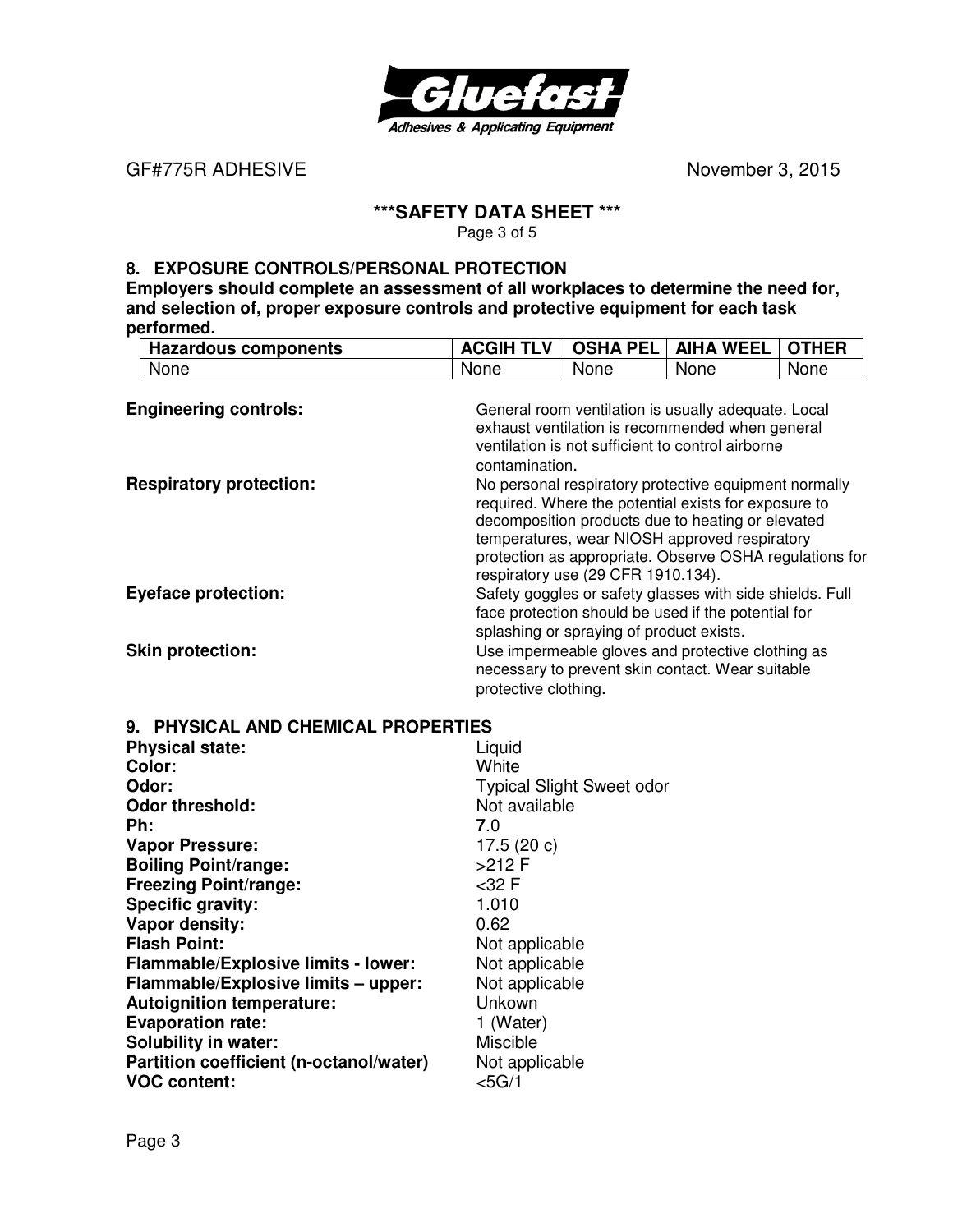

GF#775R ADHESIVE **BELACE ACCESS ASSESSED November 3, 2015** 

## **\*\*\*SAFETY DATA SHEET \*\*\***

Page 4 of 5

#### **10. STABILITY AND REACTIVITY**

| Stability                                                        | <b>Stable</b>                    |
|------------------------------------------------------------------|----------------------------------|
| Hazardous reactions:                                             | Will not occur                   |
| Hazardous decomposition products Carbon monoxide, carbon dioxide |                                  |
| Incompatible materials:                                          | Materials that react with water. |
| Conditions to avoid:                                             | Keep from freezing               |
|                                                                  |                                  |

#### **11. TOXICOLOGICAL INFORMATION**

| <b>Hazardous components</b> | <b>NTB Carcinogen</b> | <b>IARC Carcinogen</b> | <b>OSHA Carcinogen</b><br>(Specifically Regulated) |
|-----------------------------|-----------------------|------------------------|----------------------------------------------------|
| None                        | None                  | None                   | None                                               |
|                             |                       |                        |                                                    |
| <b>Hazardous components</b> |                       | <b>Health Effects/</b> |                                                    |
|                             |                       | <b>Target Organs</b>   |                                                    |
| None                        |                       | None                   |                                                    |

#### **12. ECOLOGICAL INFORMATION**

Ecological information: Not available

## **13. DISPOSAL CONSIDERATIONS**

| Information provided is for unused product only. |                                                                                                                                                         |  |
|--------------------------------------------------|---------------------------------------------------------------------------------------------------------------------------------------------------------|--|
| Recommended method of disposal:                  | Legal disposition of wastes is the responsibility of<br>the owner/generator of the waste. Applicable<br>federal, state and/or local regulations must be |  |
| Hazardous waste number:                          | followed during treatment, storage, or disposal of<br>waste containing this product.<br>Not a RCRA hazardous waste.                                     |  |

## **14. TRANSPORT INFORMATION**

U.S. Department of Transportation Ground (49 CFR)

 Hazard class or division: None Identification number: None

 Proper shipping name: GF775RGL, GF775RPL, GF775RDR Packing group: Carton, 5-gallon pail, 55 gallon drum

Product is not regulated, non hazardous and not restricted for transport by air or water.

Page 4